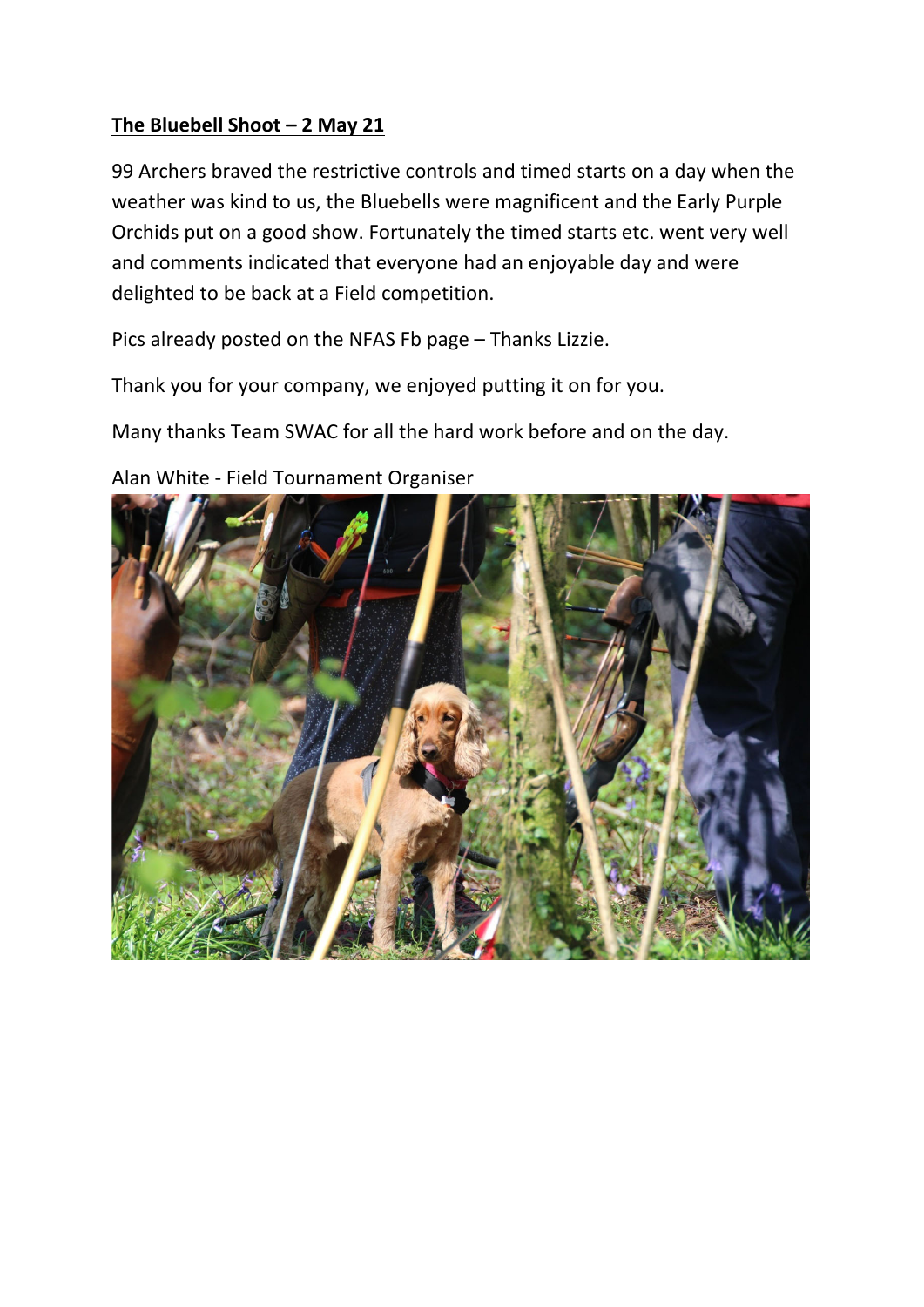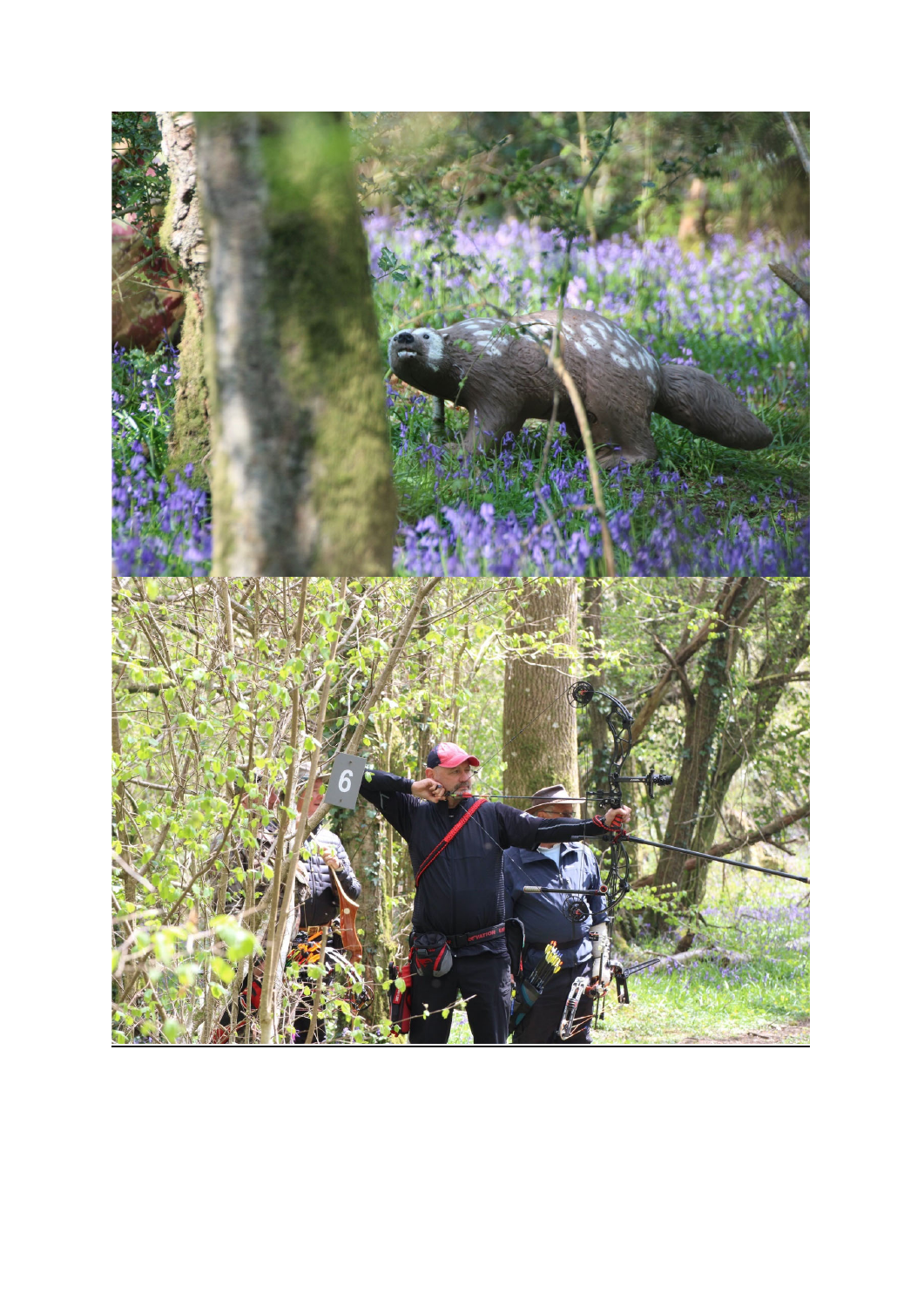| <b>Forname</b>        | <b>Surname</b>  |            | Style Status Club |                            | <b>Score</b> | <b>Spots</b>            | <b>Place</b>            |
|-----------------------|-----------------|------------|-------------------|----------------------------|--------------|-------------------------|-------------------------|
| <b>Mark</b>           | <b>Jones</b>    | <b>AFB</b> | G                 | <b>Rednex</b>              | 680          | 5                       | $\mathbf{1}$            |
| <b>Andrew</b>         | Ingle           | <b>AFB</b> | G                 | <b>Belvedere</b>           | 618          | $\mathbf{1}$            | $\overline{2}$          |
| <b>Steve</b>          | <b>Hinton</b>   | <b>AFB</b> | G                 | <b>IND</b>                 | 588          | 5                       | 3                       |
| <b>Barrie</b>         | Cooper          | <b>AFB</b> | G                 | <b>IND</b>                 | 532          | 4                       | $\overline{\mathbf{4}}$ |
| <b>Stefan</b>         | <b>Purdy</b>    | <b>AFB</b> | G                 | Co of 60                   | 512          | $\mathbf{1}$            | 5                       |
| Adam                  | Lynn            | <b>AFB</b> | G                 | <b>Purbeck Archers</b>     | 484          | $\overline{\mathbf{2}}$ | 6                       |
| <b>Garfield</b>       | <b>Thomas</b>   | <b>AFB</b> | G                 | Spirit of the<br>Greenman  | 444          | 3                       | 7                       |
| Lisa-<br><b>Marie</b> | <b>Reed</b>     | <b>AFB</b> | L                 | <b>North Somerset FA</b>   | 474          | $\mathbf{1}$            | $\mathbf{1}$            |
| Cathy                 | <b>Kerr</b>     | <b>AFB</b> | L                 | <b>Wight Co of Archers</b> | 464          | $\mathbf{1}$            | $\overline{2}$          |
| <b>Alex</b>           | <b>Gloster</b>  | <b>AFB</b> | Г                 | <b>IND</b>                 | 420          | $\mathbf 0$             | 3                       |
| <b>Mary</b>           | Lynn            | <b>AFB</b> | L                 | <b>Purbeck Archers</b>     | 418          | $\overline{\mathbf{2}}$ | 4                       |
| <b>Caroline</b>       | <b>Hunt</b>     | <b>AFB</b> | Г                 | <b>Longbow Heritage</b>    | 370          | $\mathbf 0$             | 5                       |
| <b>Tony</b>           | Young           | <b>BB</b>  | G                 | <b>South Hams</b>          | 756          | 10                      | $\mathbf{1}$            |
| John                  | <b>Butler</b>   | <b>BB</b>  | G                 | <b>Druids</b>              | 724          | 6                       | $\overline{2}$          |
| Jim                   | <b>Berry</b>    | <b>BB</b>  | G                 | <b>Druids</b>              | 668          | 4                       | 3                       |
| <b>Robert</b>         | <b>Gilbert</b>  | <b>BB</b>  | G                 | <b>Ballands</b>            | 666          | 4                       | $\overline{\mathbf{4}}$ |
| <b>Dave</b>           | <b>Jeffery</b>  | <b>BB</b>  | G                 | <b>Ballands</b>            | 666          | $\mathbf{1}$            | 5                       |
| Henry                 | <b>Berry</b>    | <b>BB</b>  | G                 | <b>Druids</b>              | 586          | 0                       | 6                       |
| <b>Steen</b>          | Henriksen       | <b>BB</b>  | G                 | <b>Rednex</b>              | <b>NS</b>    |                         |                         |
| <b>Harry</b>          | <b>Jeffery</b>  | <b>BB</b>  | <b>JB</b>         | <b>Ballands</b>            | 554          | $\mathbf{1}$            | $\mathbf{1}$            |
| Angela                | Lindsay         | <b>BB</b>  | г                 | <b>Thornbury</b>           | 554          | $\overline{2}$          | 1                       |
| <b>Clare</b>          | <b>Laverick</b> | <b>BB</b>  | г                 | <b>Ballands</b>            | 534          | $\overline{2}$          | $\overline{2}$          |
| John                  | <b>Russ</b>     | BH         | G                 | <b>Osprey</b>              | <b>NS</b>    |                         |                         |
| <b>Andrew</b>         | <b>Devlin</b>   | <b>FS</b>  | G                 | <b>IND</b>                 | 746          | 9                       | $\mathbf{1}$            |
| <b>Patrick</b>        | Wright          | <b>FS</b>  | G                 | Avalon.                    | 706          | $\overline{\mathbf{4}}$ | $\overline{2}$          |
| Sonya                 | <b>Ward</b>     | <b>FS</b>  | г                 | <b>Ballands</b>            | 742          | 9                       | 1                       |
| <b>Penny</b>          | Cox             | <b>FS</b>  | L                 | <b>Ballands</b>            | 674          | 4                       | $\overline{2}$          |
| <b>Steve</b>          | Hipgrave        | <b>HT</b>  | G                 | <b>South Hams</b>          | 670          | 5                       | $\mathbf{1}$            |
| Graham                | <b>Eldridge</b> | HT         | G                 | <b>Druids</b>              | 598          | $\overline{2}$          | $\overline{2}$          |
| John                  | <b>Capello</b>  | НT         | G                 | <b>Belvedere</b>           | 586          | $\overline{2}$          | 3                       |
| <b>Daniel</b>         | <b>Allen</b>    | HT         | G                 | <b>Ratpack</b>             | 550          | $\mathbf{1}$            | 4                       |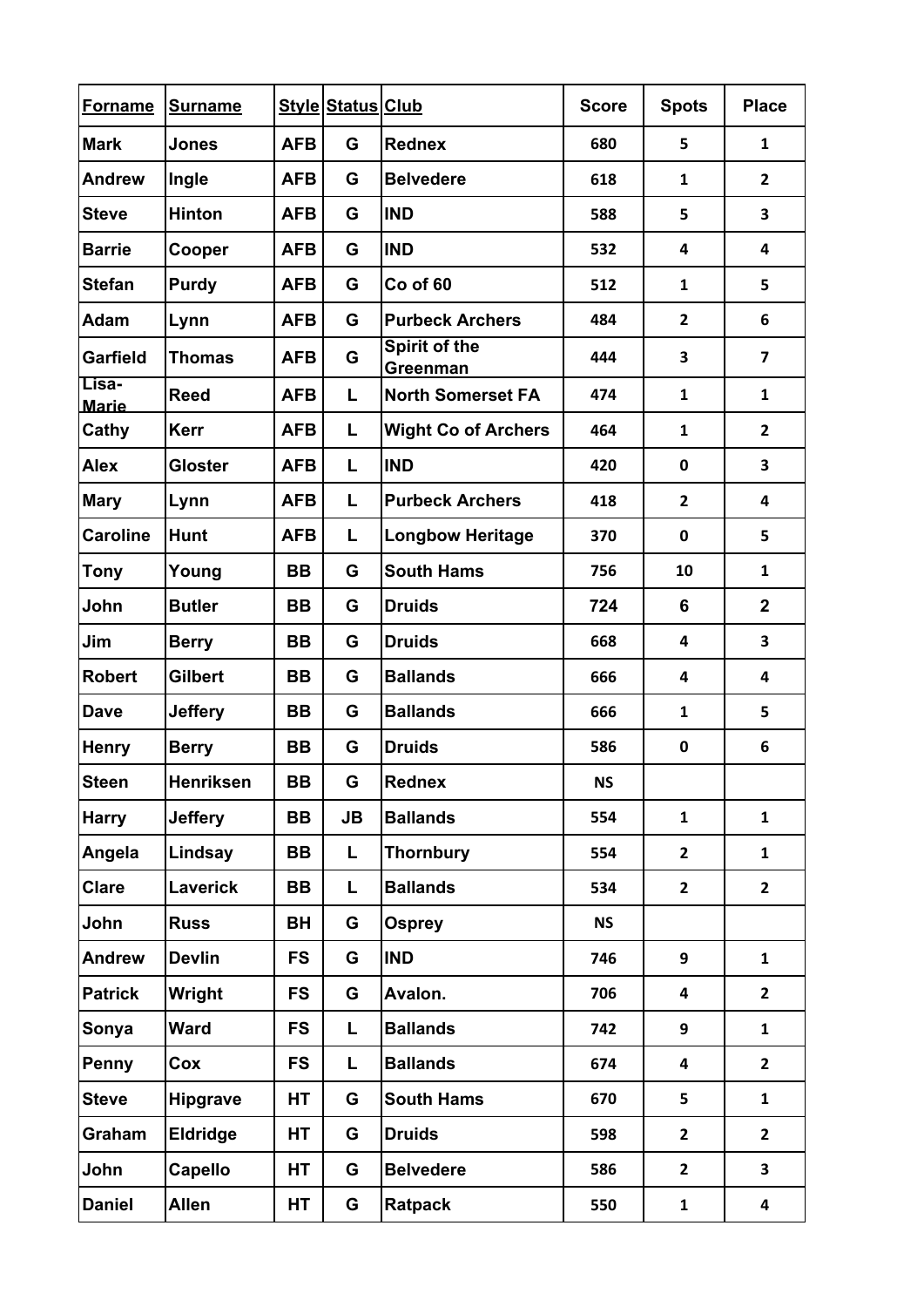| <b>Chris</b>   | <b>Rowston</b>    | <b>HT</b> | G | <b>Thornbury</b>                             | 550       | $\mathbf 0$             | 5                       |
|----------------|-------------------|-----------|---|----------------------------------------------|-----------|-------------------------|-------------------------|
| Ken            | <b>Duffield</b>   | <b>HT</b> | G | <b>Purbeck Archers</b>                       | 524       | $\mathbf{1}$            | 6                       |
| <b>Colin</b>   | <b>West</b>       | HT        | G | <b>Ratpack</b>                               | 506       | 4                       | $\overline{7}$          |
| <b>Terry</b>   | <b>Rendle</b>     | НT        | G | <b>Magna Carta</b>                           | 506       | $\mathbf{2}$            | 8                       |
| Andy           | <b>Neville</b>    | HT        | G | <b>Fleet Ibex</b>                            | 450       | $\mathbf{1}$            | 9                       |
| <b>Elliot</b>  | <b>Dingley</b>    | HT        | G | <b>IND</b>                                   | 388       | $\overline{2}$          | 10                      |
| <b>Mike</b>    | <b>Davies</b>     | HT        | G | Greenman                                     | <b>NS</b> |                         |                         |
| Anna           | Swan              | HT        | Г | <b>Wight Co of Archers</b>                   | 524       | $\overline{\mathbf{3}}$ | $\mathbf{1}$            |
| Linda          | <b>Palmer</b>     | <b>HT</b> | Г | <b>Ratpack</b>                               | 498       | $\mathbf{1}$            | $\overline{2}$          |
| <b>Mandy</b>   | Linn              | HT        | Г | <b>Ratpack</b>                               | 442       | $\mathbf{1}$            | 3                       |
| Lucy           | <b>Gilbert</b>    | <b>HT</b> | Г | <b>IND</b>                                   | 262       | 0                       | 4                       |
| <b>Richard</b> | Eddington         | <b>LB</b> | G | <b>Ballands</b>                              | 610       | $\overline{\mathbf{4}}$ | $\mathbf{1}$            |
| <b>Patrick</b> | <b>Hutchinson</b> | <b>LB</b> | G | <b>North Somerset FA</b>                     | 602       | $\overline{2}$          | $\overline{2}$          |
| <b>Michael</b> | Youngman          | <b>LB</b> | G | <b>Ratpack</b>                               | 598       | 11                      | 3                       |
| <b>Scott</b>   | <b>Dingley</b>    | <b>LB</b> | G | <b>North Somerset FA</b>                     | 576       | $\overline{2}$          | 4                       |
| <b>David</b>   | <b>Alvey</b>      | <b>LB</b> | G | <b>The Medieval Society</b><br><b>Bowmen</b> | 546       | 0                       | 5                       |
| <b>Andrew</b>  | Hooker            | <b>LB</b> | G | <b>Purbeck Archers</b>                       | 526       | $\overline{2}$          | 6                       |
| Graham         | <b>Bishop</b>     | <b>LB</b> | G | <b>IND</b>                                   | 508       | 3                       | $\overline{7}$          |
| <b>Mike</b>    | <b>Harnetty</b>   | <b>LB</b> | G | <b>Alresford</b>                             | 506       | $\mathbf{1}$            | 8                       |
| Graham         | Anderson          | LВ        | G | <b>Afan Nedd</b>                             | 486       | 2                       | 9                       |
| Phil           | <b>Stratton</b>   | <b>LB</b> | G | Co of 60                                     | 480       | $\mathbf{1}$            | 10                      |
| <b>Brian</b>   | <b>Briggs</b>     | <b>LB</b> | G | <b>IND</b>                                   | 450       | $\overline{2}$          | 11                      |
| <b>Mark</b>    | <b>Healey</b>     | <b>LB</b> | G | <b>Ballands</b>                              | 448       | $\mathbf{2}$            | 12                      |
| Paul           | Knight            | <b>LB</b> | G | <b>IND</b>                                   | 406       | $\mathbf{1}$            | 13                      |
| Alan           | <b>Trim</b>       | <b>LB</b> | G | <b>Ballands</b>                              | 386       | $\mathbf{1}$            | 14                      |
| Paul           | <b>Briggs</b>     | <b>LB</b> | G | <b>IND</b>                                   | 276       | $\mathbf 0$             | 15                      |
| Carol          | <b>Pearce</b>     | <b>LB</b> | Г | <b>Longbow Heritage</b>                      | 546       | $\overline{2}$          | $\mathbf{1}$            |
| Freda          | <b>Marshall</b>   | <b>LB</b> | Г | <b>The Medieval Society</b><br><b>Bowmen</b> | 528       | $\overline{2}$          | $\overline{2}$          |
| <b>Sandra</b>  | <b>Anderson</b>   | <b>LB</b> | Г | <b>Afan Nedd</b>                             | 524       | $\mathbf{1}$            | 3                       |
| <b>Monique</b> | <b>Purdy</b>      | <b>LB</b> | Г | Co of 60                                     | 524       | 0                       | $\overline{\mathbf{4}}$ |
| <b>Sylvia</b>  | <b>Marshall</b>   | <b>LB</b> | L | <b>The Medieval Society</b><br><b>Bowmen</b> | 492       | $\mathbf{1}$            | 5                       |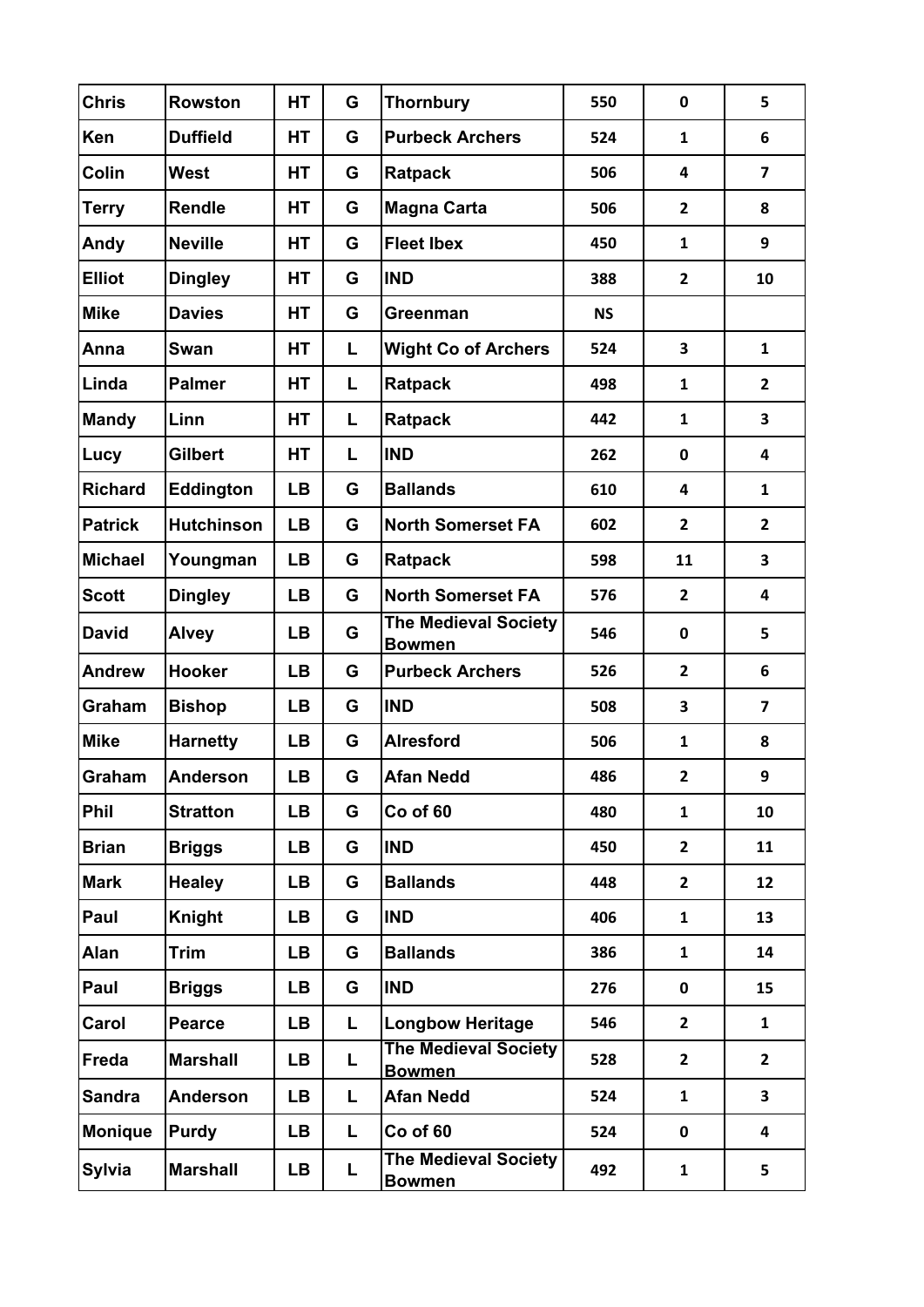| Carolyn        | <b>Neville</b>  | <b>LB</b> | L  | <b>Fleet Ibex</b>                    | 394 | $\overline{2}$          | 6              |
|----------------|-----------------|-----------|----|--------------------------------------|-----|-------------------------|----------------|
| <b>Michael</b> | <b>Strong</b>   | <b>PV</b> | G  | Harlequin<br><b>Bowhunters</b>       | 626 | 3                       | $\mathbf{1}$   |
| Ken            | Whittaker       | <b>PV</b> | G  | Raven                                | 510 | 5                       | $\overline{2}$ |
| Paul           | <b>Hankin</b>   | <b>PV</b> | G  | Co of 60                             | 470 | 3                       | 3              |
| Alan           | <b>Jones</b>    | <b>PV</b> | G  | <b>Ratpack</b>                       | 464 | 5                       | 4              |
| <b>Martin</b>  | <b>Ward</b>     | <b>PV</b> | G  | Windrush                             | 344 | 0                       | 5              |
| <b>Karen</b>   | <b>Freeman</b>  | <b>PV</b> | Г  | Co of 60                             | 382 | 0                       | $\mathbf{1}$   |
| <b>Neil</b>    | <b>Brooks</b>   | TB        | G  | Wye Valley Sons of<br><b>Archery</b> | 716 | 6                       | $\mathbf{1}$   |
| Phil           | <b>Adams</b>    | TB        | G  | <b>Ratpack</b>                       | 684 | 4                       | $\overline{2}$ |
| <b>Steve</b>   | <b>Couzens</b>  | TB        | G  | <b>Purbeck Archers</b>               | 656 | 4                       | 3              |
| <b>Mark</b>    | <b>Bleazard</b> | TB        | G  | <b>IND</b>                           | 616 | 4                       | 4              |
| <b>Shaun</b>   | <b>Bateman</b>  | TB        | G  | Co of 60                             | 556 | $\mathbf{2}$            | 5              |
| <b>Stephen</b> | Lynn            | TB        | G  | <b>Purbeck Archers</b>               | 318 | $\mathbf{1}$            | 6              |
| <b>Archie</b>  | <b>Gilbert</b>  | <b>TB</b> | JB | <b>IND</b>                           | 582 | $\mathbf{2}$            | $\mathbf{1}$   |
| <b>Bev</b>     | <b>Brown</b>    | TB        | Г  | <b>Thornbury</b>                     | 600 | $\overline{2}$          | $\mathbf{1}$   |
| Liz            | <b>Valovec</b>  | TB        | Г  | <b>IND</b>                           | 444 | $\mathbf{2}$            | $\overline{2}$ |
| <b>Terry</b>   | <b>Davies</b>   | <b>UL</b> | G  | <b>Druids</b>                        | 894 | 26                      | $\mathbf{1}$   |
| <b>Archie</b>  | <b>Crawford</b> | <b>UL</b> | G  | Raven                                | 874 | 24                      | $\overline{2}$ |
| <b>Steve</b>   | Howe            | UL        | G  | <b>TAC</b>                           | 848 | 21                      | 3              |
| <b>Andrew</b>  | <b>Crawford</b> | UL        | G  | Raven                                | 834 | 20                      | 4              |
| Jon            | <b>White</b>    | <b>UL</b> | G  | Raven                                | 834 | 16                      | 5              |
| <b>Mike</b>    | <b>Davidson</b> | <b>UL</b> | G  | <b>Fleet lbex</b>                    | 828 | 17                      | 6              |
| <b>Kevin</b>   | <b>Mullett</b>  | <b>UL</b> | G  | <b>Druids</b>                        | 814 | 14                      | $\overline{7}$ |
| <b>Steve</b>   | <b>Palmer</b>   | <b>UL</b> | G  | Raven                                | 776 | 12                      | 8              |
| <b>Adam</b>    | <b>Valovec</b>  | <b>UL</b> | G  | <b>IND</b>                           | 770 | 11                      | 9              |
| Ken            | <b>Scott</b>    | <b>UL</b> | G  | Raven                                | 760 | 11                      | 10             |
| <b>Shaun</b>   | <b>Weeks</b>    | <b>UL</b> | G  | <b>IND</b>                           | 760 | 10                      | 11             |
| Juray          | <b>Valovec</b>  | <b>UL</b> | G  | <b>IND</b>                           | 752 | 11                      | 12             |
| <b>Steve</b>   | Lymath          | <b>UL</b> | G  | <b>Druids</b>                        | 696 | 4                       | 13             |
| <b>Martin</b>  | Peerman         | <b>UL</b> | G  | <b>Druids</b>                        | 694 | $\overline{\mathbf{z}}$ | 14             |
| Alan           | <b>Shaw</b>     | <b>UL</b> | G  | <b>IND</b>                           | 662 | $\overline{\mathbf{4}}$ | 15             |